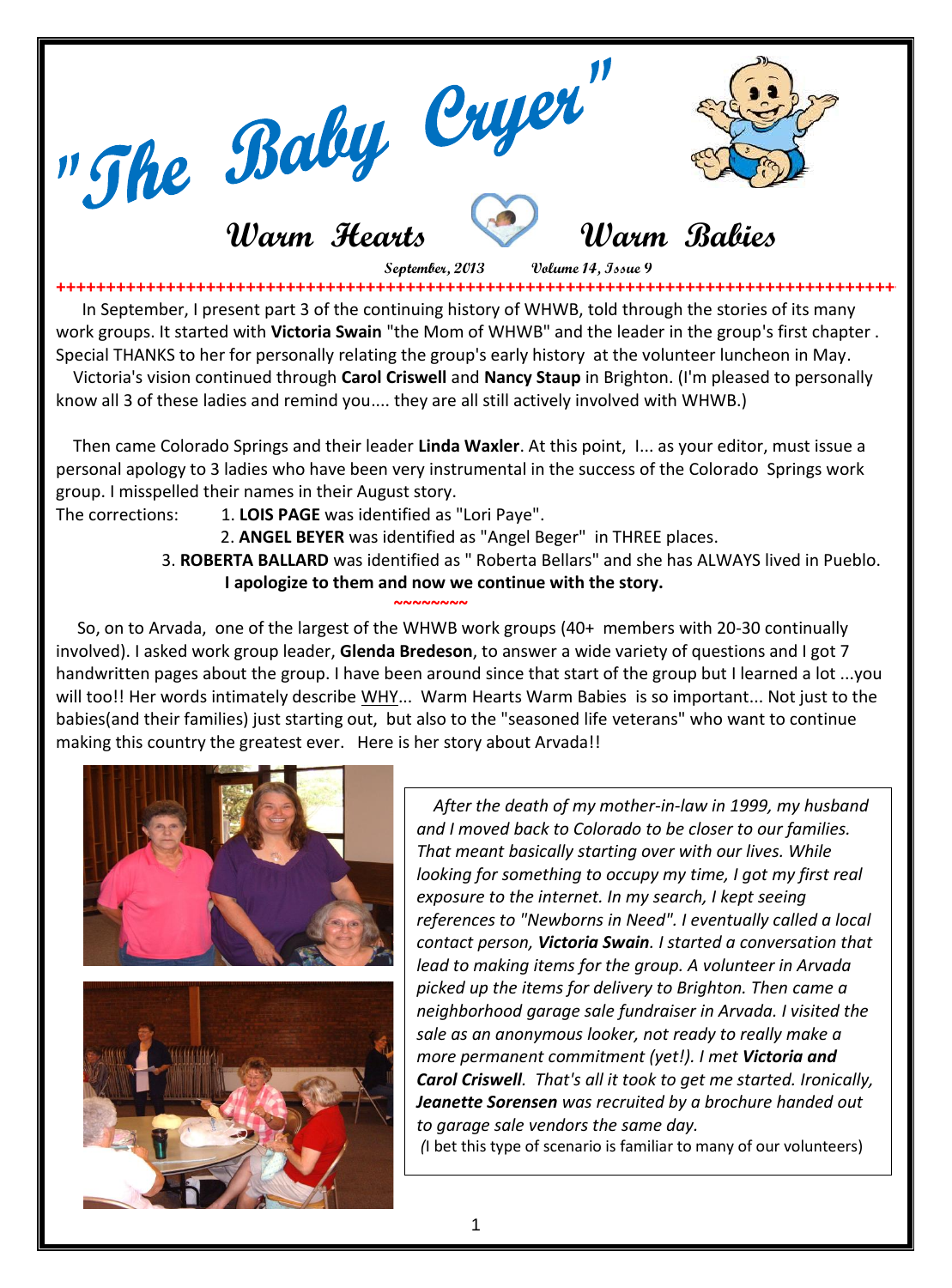*Shortly after that, I suggested a craft show as another fundraiser and the first question was "Will you coordinate it?" I still do that 14 years later!!*

 *When Warm Hearts Warm Babies was organized in 2000, Jeanette Sorensen and I started the WHWB Arvada group and after 4 months with no new volunteers... almost gave up. Fortunately, several volunteers began attending meetings and in the 13 years since ...only 3 work group meetings have ever been cancelled (heavy snow). At a craft show later that year, Cindy Miller became involved and the core of the Arvada group was together. (Note: these three ladies are pictured in the top picture on page 1.)*

 *We have been fortunate to always hold our meetings at the King of Glory Lutheran Church in Arvada .My husband attended this church as a youth and was confirmed there. All three of our children were baptized there by Pastor Guinn. We started in one classroom then a larger double classroom and finally to their huge multi- purpose hall. Special THANKS to all the staff and church members for their support over the years.*

 *Cindy and Jeanette Payne had been going to the Springwood Assisted Living facility in Arvada for several years. They started a small group to simply help the residents feel valued to others... in a very useful way. A gentleman named Walter Amich wanted to learn how to crochet. Cindy took time with him and he produced beautiful afghans to share with our babies. He was extremely proud of his work and continued to make afghans for us until his passing in 2012.*

 *Over the years, I have been privileged to work with several volunteers in the 85-95 age group. Oddy Bredeson made over a 1000 quilts for us, Vera Tenute crocheted 5-10 afghans a month (after her passing her son brought her final delivery to us... discovered while cleaning out her house). Millie Haase contributed a*  wonderful sense of humor and kept us in "stitches" at meetings (pun intended!). **Shirley Kratzer and her** *daughter Lori redesigned our boy burial romper. Marie Overdier entertained us all with her stories of her childhood and how things were in the past. She was a member of "the greatest generation" and delighted in showing us how to use every scrap wasting nothing. Many of us still have coin purses she made for us.*

 *Currently, we have two(2) volunteers over 90. Helen Card (91) sews constantly for the babies and was very frustrated that a recent surgery temporarily sidelined her time at the serger making items for the babies. Lloyd Jensen(97) living in assisted living still makes afghans for us. He learned to crochet from his daughter, Nancy Cochran, when his fingers no longer allowed needlepoint.*

 *I mention all these "seasoned life members" to personally demonstrate that Warm Hearts is just as important to them (and us) as to the newborns.*



 *I need to identify and THANK several dedicated supporters of the Arvada work group. Jeanette Sorensen is always ready to fill "special" requests and crochets tiny booties and angels for burial layettes. Don't ask her a question unless you have LOTS of time for the answer!*

 *Cindy Miller & Jeanette Payne. Their outreach promoting WHWB and personally working with our most senior volunteers to help them realize they are "useful & needed" is heartwarming .*

 *Richard Zwetzig makes deliveries and is known as "The Chocolate Man" providing the fix at meetings and the baby house. His life partner Frances Scott, did grant requests and was the newsletter editor for many years and continues to sew today.*

 *Marie Kidd makes deliveries, sends "thank you" notes to donors and promotes WHWB where ever she goes. She is also my "Right hand" at the baby house.*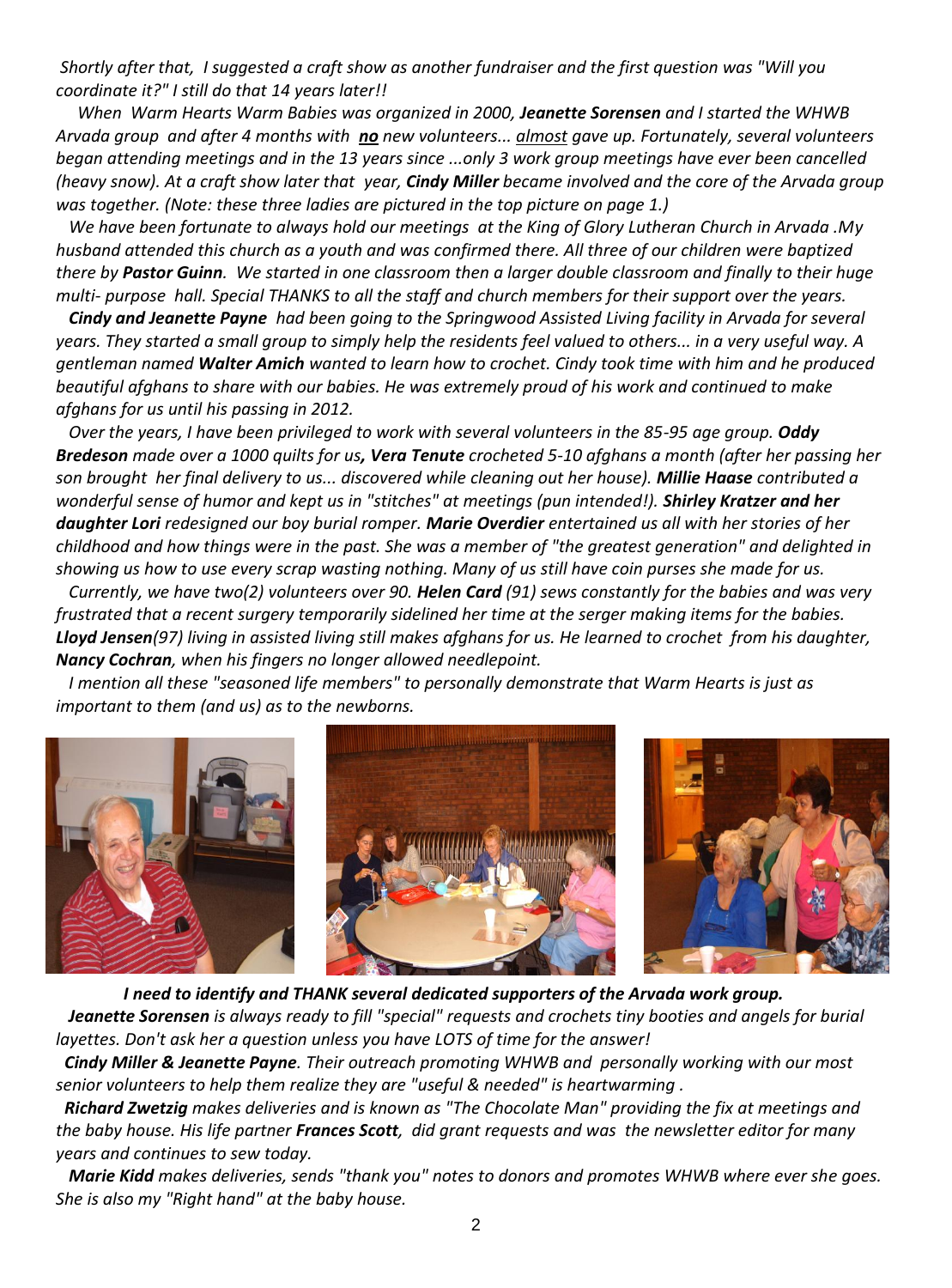*Jean Jones is my "Left hand" at the baby house. She convinced her husband and others to build the newest shelves at the baby house. Jean also found the current location for the Baby House in Arvada!! Bonnie Yockstick sends out birthday cards to all the WHWB members. Theron Bredeson is my "Jack of all trades" He also is the current newsletter editor. Carole Rothrock , Fran Hindman and Janice Schott make deliveries*

*I want all WHWB volunteers to know they are important to our mission. Whether they do one thing or a 100, they are always helping a baby to get a better start in life. THANK YOU!!!*





*The Arvada group has always been a central hub for volunteers in the Denver and surrounding work groups. They were the southern storage facility for many years. Our members are the main source of volunteers for craft shows, sewing expos, quilt-a-thons and sew-a-thons. I also want to acknowledge several volunteers that coordinate volunteer recruiting presentations and displays. Thanks to Cindy Miller, Marie Kidd, Bonnie Yockstick, Lori Kratzer and Frances Scott.*

*Each month Arvada delivers items to Denver Medical Center, Life Choices Pregnancy Center in Longmont, Longmont Hospital, Jeffco Action Center, St. Mark's Clothing Pantry in Westminster, Servico De La Raza , Rocky Mountain Children's Hospital(PSL) and the Denver Ronald McDonald House. Based on their needs , we also deliver to Jeffco Visiting Nurses, St. Anthony's West Hospital, Avista Hospital and Avista Services in Boulder, Lutheran Hospital, and the Granby Pregnancy Center.*

*It should also be noted that all of WHWB current board members come from the Arvada work group. Special kudos to Lauren Schlicht, Nancy Cochran, Pat Cisneros(the newest member),Bonnie Yockstick, Donna Lantgen, Elizabeth Henry, Lori Kratzer , Marie Kidd and of course myself. Thanks to them all!!*

**Well that's Arvada's story from Glenda Bredeson. THANK YOU to all their volunteers for everything they do for WHWB.**

**This story was longer and more detailed than previous stories for one reason...** *it details the importance of Warm Hearts Warm Babies to multi generations.!!!*

In coming chapters, you will learn more about the Arvada Baby House and it's dedicated volunteers. Also , there will be stories about the smaller but equally dedicated work groups throughout the region. Stay tuned!!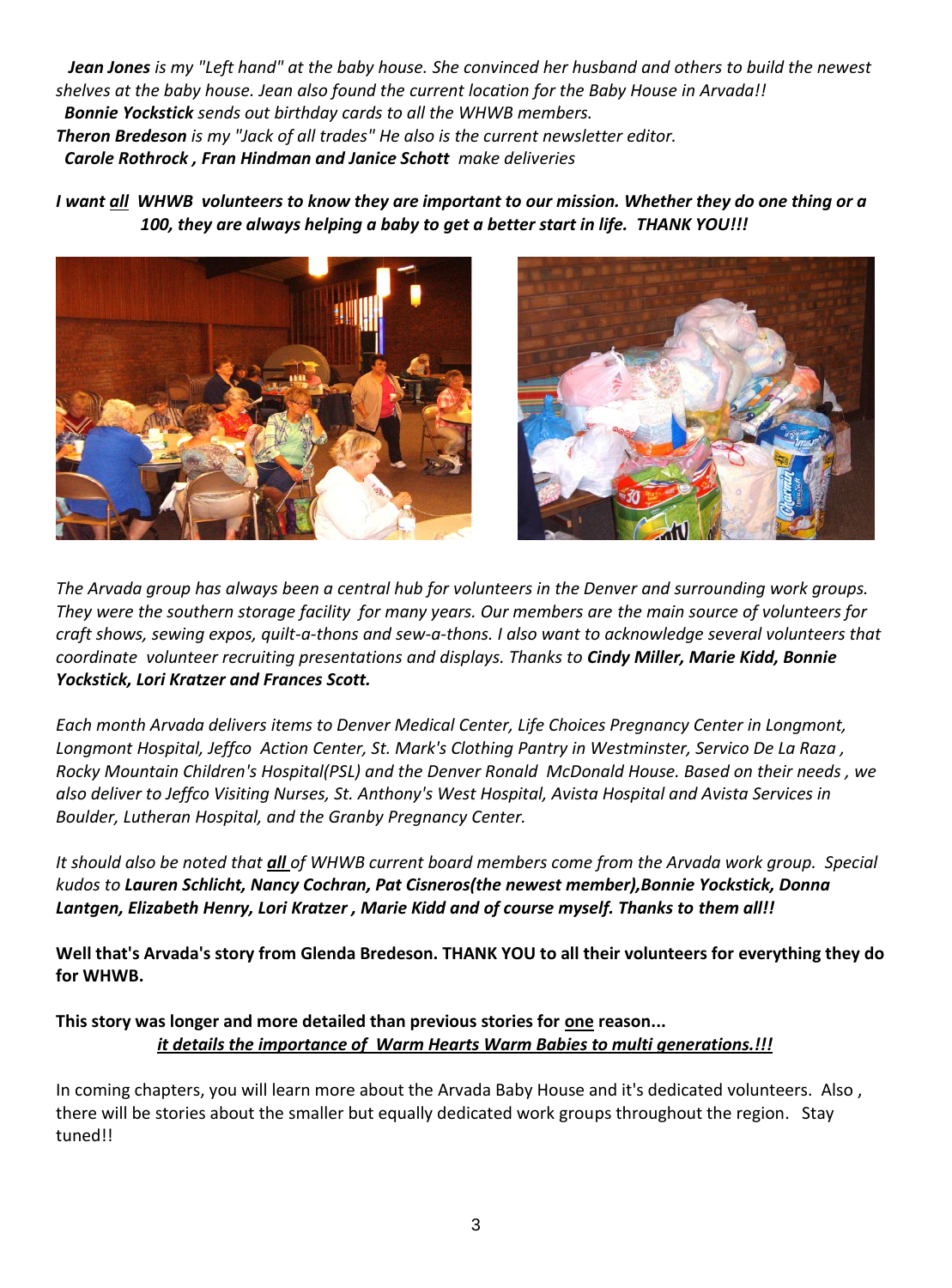### **Thank You To Our Donors**

### **Individuals**

 **Lynette Yokoyama (Hawaii)** – afghans  **Sally Everitt** – afghan, sweaters & hats **Marcia Grothe (California)** – afghans & hats **S.K. Mishler** – yarn **L. McAdams** – hats **Anonymous** – monetary **Gerri Schiel** – burial layettes **Sally Henry** – afghans **Kathy Johnson** – assorted baby items & polyfil **Chuck Jesse** – plastic bags **Rita Patton** – pacifiers and booties **Joanne Waress** - Serger

### **Groups and Organizations**

**Hands and Hearts (Golden Community Center)** – afghans **1 st United Church of Arvada Quilting Group** – quilts **LDS Denver North Stake Young Women** – fleece blankets **Destiny Assemblies of God Church (Ft. Lupton)** – monetary **Brighton Early Morning Rotary Club** – diapers **Golden LDS Church** – assorted items **Senior Craft Group – Buck Community Rec. Center (Littleton)** – knit & crochet items **Corporations Tantrums Consignment Shop (Colorado Springs**) -- assorted clothing **PAQ-SOURCE (Aurora)** – plastic bags for goodie bags **Joonbugz Consignment Shop (Brighton)** -- assorted clothing

We greatly appreciate all of our donors and volunteers, without you our organization would not exist. Please know that if your name was left off our list it was unintentional and all of your efforts are valued and appreciated.

 *WELCOME to NEW VOLUNTEERS*

 **Heather Nelson -** Brighton **Cecelia Bell** - Arvada

~~~~~~~~

## **Delivery Report**

In **July** we delivered **5733** items to **21** agencies and **0** individuals. Thank you for helping us to keep the babies warm. Deliveries were made to the following:

**St. Anthony's (Frisco) Servico de la Raza Jeffco Action Center St. Mark's Clothing Pantry Bright Beginnings University Hospital Mothers & Infants University Hospital Neo- Natal Loss University Hospital NICU Children's Hospital Jeffco Public Health Nurses Rocky Mountain Hospice Denver Medical Center Life Choices Pregnancy Center (Longmont) Platte Valley Hospital Inner City Services Ronald McDonald House (Denver) Life Support Center (Colorado Springs) Ronald McDonald House (Colorado Springs) Peak Vista PreNatal Plus (Colorado Springs) One Nation (Colorado Springs) Colorado Springs Pregnancy Center**

## **HOLIDAY CRAFT SHOWS**

 **~~~~~~~~~** 

 **Yes, it's only September but the first holiday craft show is in early November!**

 **If you have handmade items to donate( finish?) or if you can help at the shows...WHWB needs You!** 

 **Contact Glenda Bredeson (colokidz@aol.com) or call 303-975-6394. If you have a question...she has an answer!!** 

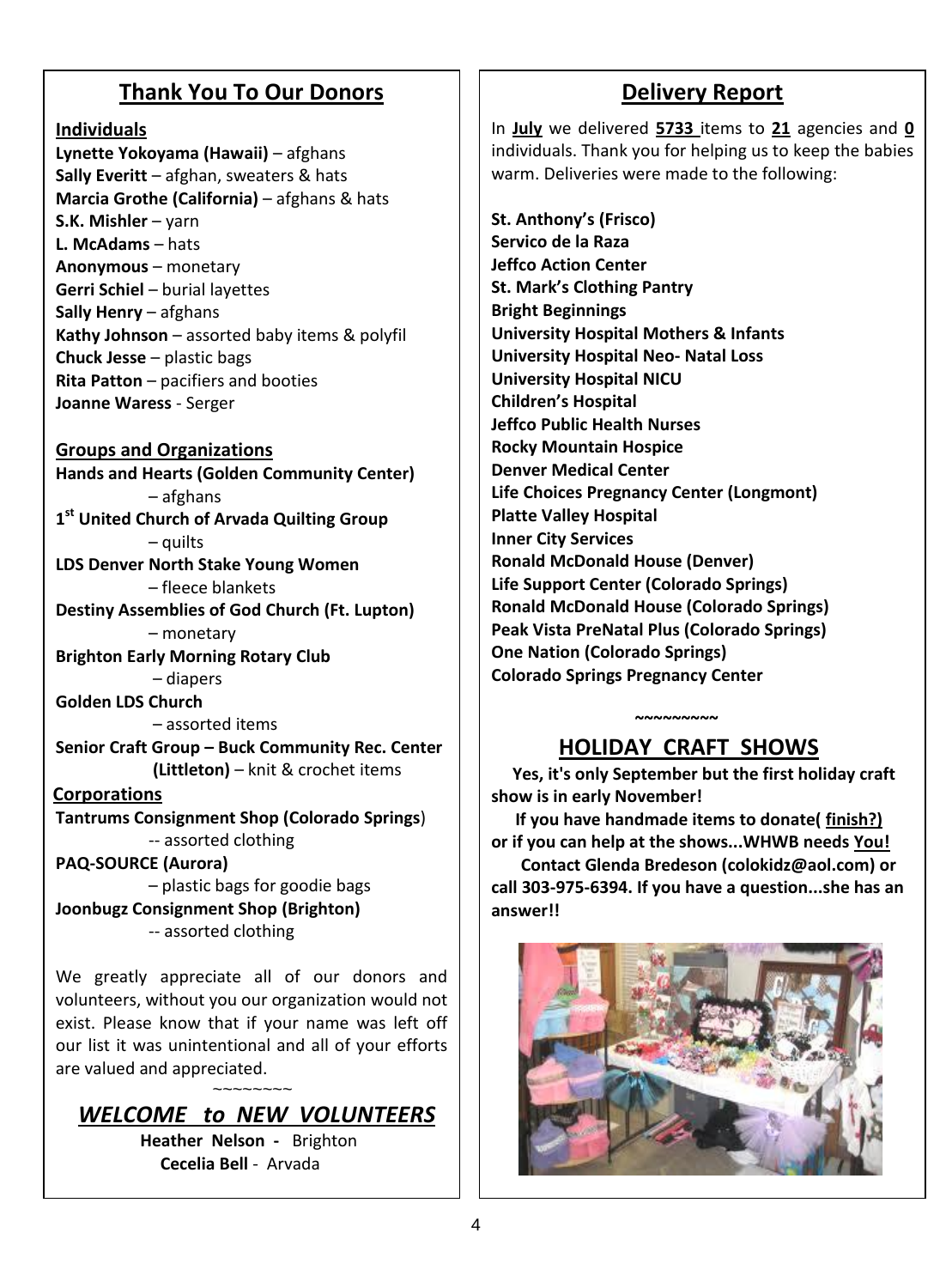## **Thank You To Our Volunteers**

Dear WHWB Volunteers,

 Thank you for the beautiful layettes that you continue to donate to our families. Even in the high heats of this summer, the mothers have loved your cozy afghans and quilts. Again, "Thank you" for all of the things you do for our families.

 Sincerely, Karen Riemersma & Nurses at Jefferson County Public Health

Warm Hearts ~Warm Babies Volunteers,  **Thank You!!!!!!**

 $\sim$ ~~~~~~~

Thank you for your ongoing care for the NICU and our tiny babies. We are truly grateful for your Services.

~~~~~~~~

University of Colorado NICU

Dear Warm Hearts ~ Warm Babies Ladies,

 We would like to thank you all so much for all the wonderful baby items you continue to donate to our families. Everything is always so sweet and useful.

> Thank you, Debrah Ronald McDonald House Colorado Springs

WHWB Volunteers,

 I cannot thank you enough for your continued support and Blessings to the Mommies and Babies at Life Choices. (A LIFE was saved just this week  $\sim$  couldn't do this without volunteers like you!!)

> You are **Thanked** and **Blessed** Connie Weiskof Life Choices (Longmont)  $\sim\sim\sim\sim\sim\sim\sim$

We would like to thank you for your wonderful donations of newborn baby items, quilts, afghans, and stuffed animals. Families arrive here during emergency situations and appreciate these items that are available to help them feel a little more like "home". Your donations help keep the house welcoming to our families. The first word from **one** of the mothers was

#### **"ADORABLE"**

 We would also like to thank you for your donations of aluminum can tabs….these help us keep the house operating.

 Sincerely, Tiffany Martindale Ronald McDonald House Denver Volunteer House Manager ~~~~~~~~

#### **Additional Thank You(s) Received from:**

Jeffco Action Center.....Children's Hospital..... Peak Vista Health Centers

#### **Hi Everyone from Baby Ella,**

My vacation was really fun and refreshing, but now it's back to the Baby House….fall is almost here. We are really short on bottles, pacifiers, and boy and girl sleepers. We need going home outfits for fall and winter (Please make pant and shirt **sets** if you can…Otherwise, we end up with pants we can't find shirts to go with or vice versa). Even babies have fashion sense!

It is time again for corduroy and denim.

 At this time we have more hats than we can use …we need booties to go with the ones we have…white is always good… If you wish to make hat and booties sets... that would be OK, just not hats only. Again, it's going to get chilly... my tootsies are going to get cold and I need a coordinated outfit!! Hopefully the weather cools off soon….The 90's are too hot for me!

> Thank you for all your hard work Love, Baby Ella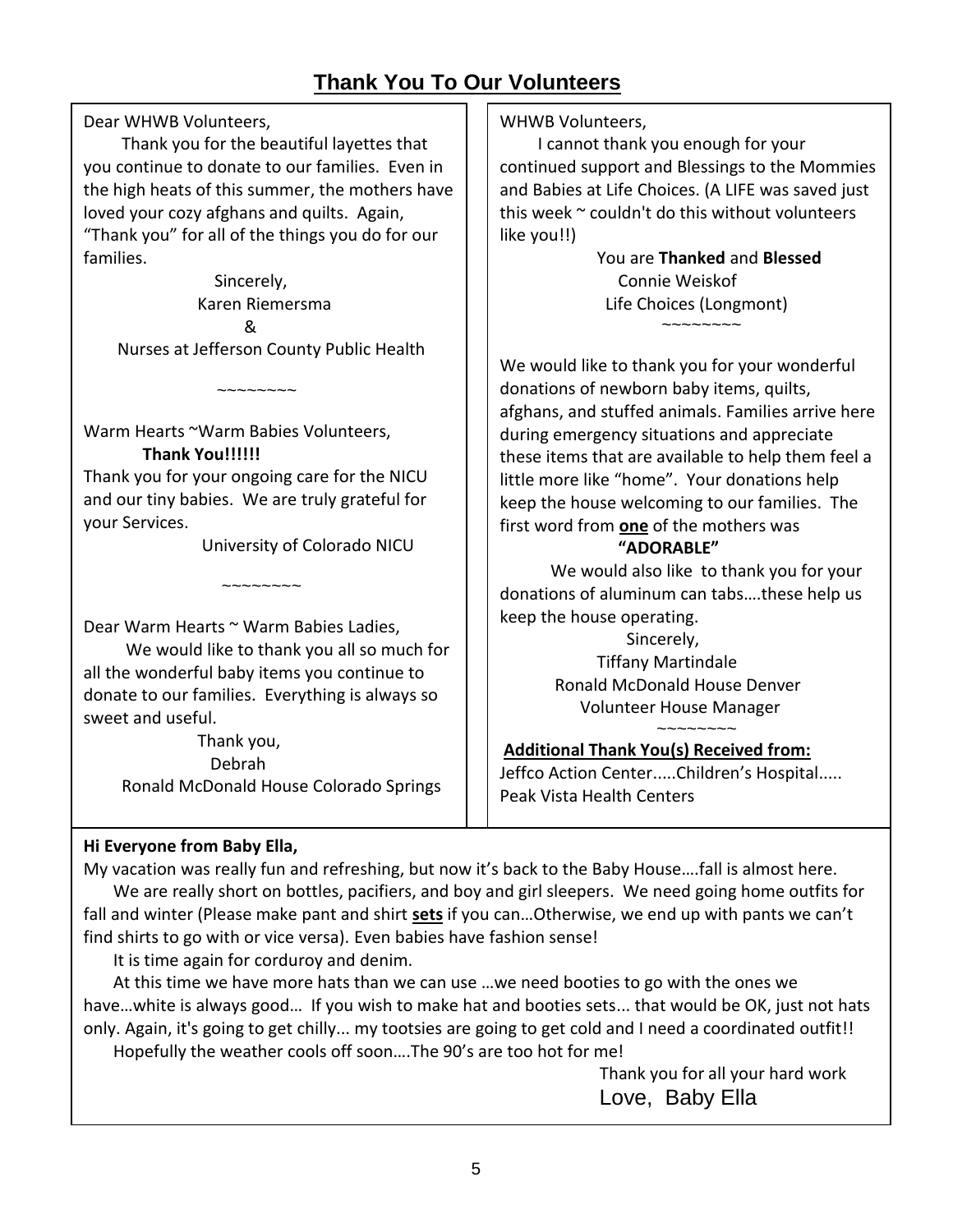





|                     | JENIEIIINEI | <b>PH GIUGYJ</b>            |
|---------------------|-------------|-----------------------------|
| Jill Gill           | 1 Sep       | 16 Sep<br>Rita Perez        |
| Melba Dillon        | 2 Sep       | Sandi Green<br>16 Sep       |
| Alice Kline         | 2 Sep       | Gretchen L. Hugen<br>17 Sep |
| <b>Wendy Curtis</b> | 3 Sep       | Lenora Taylor<br>17 Sep     |
| Gayle Edwards       | 5 Sep       | Donna Lea Van Stone 18 Sep  |
| Jennifer Godarowaki | 5 Sep       | Lila-Anne Vallero<br>18 Sep |
| Miriam Gaede        | 5 Sep       | Eleanor Menge<br>19 Sep     |
| Kazuia Simon        | 8 Sep       | Lorraine Cecil<br>19 Sep    |
| Betty Mathis        | 9 Sep       | Alma Sharpe<br>20 Sep       |
| Kerry Howard        | 9 Sep       | Annetta Murphy<br>22 Sep    |
| Wilma Laughin       | 9 Sep       | Patricia Lawlor<br>22 Sep   |
| Barbara Eatmon      | 10 Sep      | Pmima Osguthorpe<br>24 Sep  |
| Gladys Doud         | 10 Sep      | Cindy Persichette<br>27 Sep |
| Margaret Versailles | 10 Sep      | Jane Johnson<br>27 Sep      |
| Ashlie Miller       | 11 Sep      | Lyn Ehley<br>27 Sep         |
| Carol Criswell      | 11 Sep      | Charlotte Wolf<br>28 Sep    |
| Lee Techentien      | 11 Sep      | 28 Sep<br>Maureen Epson     |
| Victoria Seighman   | 11 Sep      | Nicky O'Reilly<br>28 Sep    |
| Diane Mowers        | 13 Sep      | Angie Mora<br>30 Sep        |
| Ellisa Rupoli       | 13 Sep      | Carol Denileon<br>30 Sep    |
| Richard Zwetzig     | 13 Sep      | Casey Cline<br>30 Sep       |
| Karen Fulner        | 16 Sep      |                             |

| Rita Perez          | 16 Sep |
|---------------------|--------|
| Sandi Green         | 16 Sep |
| Gretchen L. Hugen   | 17 Sep |
| Lenora Taylor       | 17 Sep |
| Donna Lea Van Stone | 18 Sep |
| Lila-Anne Vallero   | 18 Sep |
| Eleanor Menge       | 19 Sep |
| Lorraine Cecil      | 19 Sep |
| Alma Sharpe         | 20 Sep |
| Annetta Murphy      | 22 Sep |
| Patricia Lawlor     | 22 Sep |
| Pmima Osguthorpe    | 24 Sep |
| Cindy Persichette   | 27 Sep |
| Jane Johnson        | 27 Sep |
| Lyn Ehley           | 27 Sep |
| Charlotte Wolf      | 28 Sep |
| Maureen Epson       | 28 Sep |
| Nicky O'Reilly      | 28 Sep |
| Angie Mora          | 30 Sep |
| Carol Denileon      | 30 Sep |
| Casey Cline         | 30 Sep |

#### *"ITS NICE TO BE IMPORTANT – BUT ITS MORE IMPORTANT TO BE NICE!"*



#### **Remember in Prayer**

**Lloyd Jensen** in Hospice Care (Father of Board Treasurer **Nancy Cochran) Nancy Staup** recovering from surgery **Chris Criswell** undergoing surgery(husband of **Carol Criswell) Doris Sterns** recuperating from eye surgery **Joyce (**sister of **Jeanette Sorensen)** in Hospice Care **Sue Plog** had 2 family deaths

**All of those we are not aware of that need prayer...ALL part of the WHWB "Family"**

\*\*\*\*\*\*\*\*\*\*\*\*\*\*\*\*\*\*\*\*\*\*\*\*\*\*\*\*\*\*\*\*\*\*\*\*\*\*\*\*\*\*\*\*\*\*\*\*\*\*\*\*\*\*\*\*\*\*\*\*\*\*\*\*\*\*\*\*\*\*\*\*\*\*\*\*\*\*\*\*\*\*\*\*\*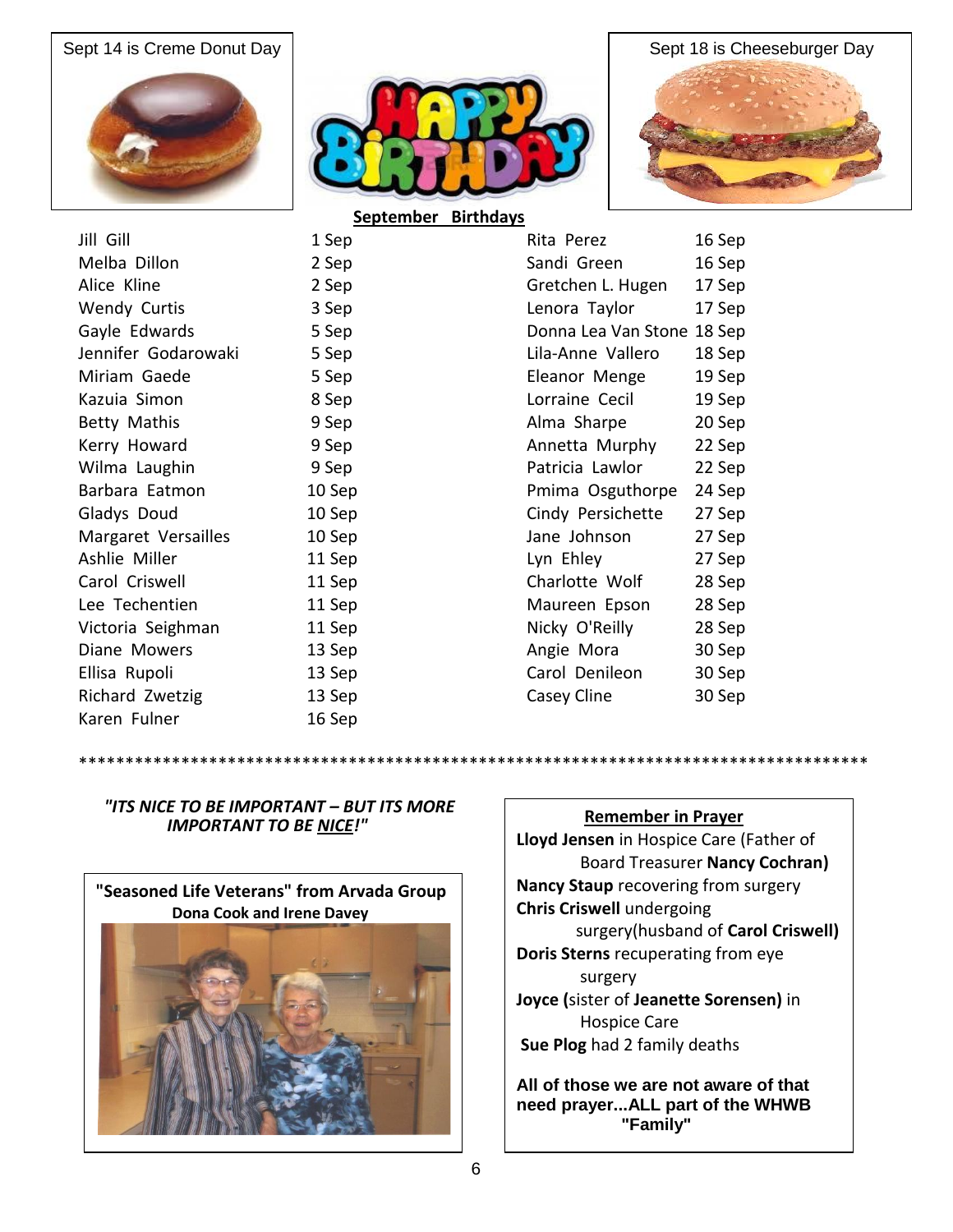## **Always needed items**

- ◆ Newborn Boy Burial Items
- ♥ Newborn sleepers and gowns
- **▼** Sweaters, jackets and buntings
- **Preemie gowns, onesies, outfits, and t-shirts**
- ♥ Receiving blankets
- ◆ Baby toiletries
- **Single-pack** Bottles
- **v** Pacifiers
- ◆ Diapers (sizes newborn, 1 & 2)

#### **SMILES**

- ♥ Baby friendly yarn (sport weight yarn)
- Baby friendly interlock knits and ribbing
- ◆ Postage stamps
- Polyfil

**Monetary donations, checks made payable to Warm Hearts ~ Warm Babies 6429 D Miller St. Arvada, Co 80004**

### **WORK GROUPS**

Arvada Work Group: Meets 2<sup>nd</sup> Thursday of the month from 9:30 am to 2:00 pm Meets at the King of Glory Lutheran Church 10001 W. 58th Ave., Arvada (58th and Kipling-east door) Contact Glenda: COLOKIDZ@aol.com. Bring a potluck dish, your machine and scissors.

**Briggsdale Work Group:** Contact Sandra Hicks sandrahicks@wigginstel.com

**Brighton Work Group:** Meets 3rd Wednesday of the month 9:00 am to 2:30 pm Meets at Seventh-day Adventist Church, 567 Bromley Lane, Brighton; Contact Carol: chesneyc@aol.com Bring a dish to share at our potluck at noon*.*

**Colorado Springs Work Group:** Meets 3rd Saturday at Faith Presbyterian Church, 1529 N. Circle Dr.. Contact Linda: LWaxler46@aol.com for what to bring.

**Littleton Work Group:** For information please contact info@warmheartswarmbabies.org

**Loveland Work Group:** Meets 3rd Friday of the month 10:00am to 1:00pm. Meet at: Church of the Nazarene 807 W. 29th St. Loveland. Contact Judy: our2pets@msn.com or Karen at the church: 970-667- 4323 for more information.

**Rocky Mountain Group (Georgetown):** Contact Avanelle at charlesbond@comcast.net Phone # 970-468-7898

We are always looking for work group coordinators in various areas around the state. If you are interested in hosting a meeting, let us know! You can find out more information on starting a meeting by visiting the Volunteer section our web site at: [www.warmheartswarmbabies.org.](http://www.warmheartswarmbabies.org/)

| Questions or comments please contact us:                                                                                                                            | <b>Your Donations Count</b>                                                                                                                                                                                                                        |
|---------------------------------------------------------------------------------------------------------------------------------------------------------------------|----------------------------------------------------------------------------------------------------------------------------------------------------------------------------------------------------------------------------------------------------|
| Mail: P. O. Box 830 Arvada, CO 80001 (packages)<br>6429D Miller St. Arvada, CO 80004 (letters)<br>By phone: 303-919-5413<br>By email: info@warmheartswarmbabies.org | All our members and staff are VOLUNTEERS!!<br>Their only compensation is the satisfaction of<br>helping others. Over 95 % of YOUR donations go<br>directly to help Colorado's tiniest citizens.<br>(You can donate by credit card on our website!) |
| Note: The newsletter is posted on our web site no<br>later than the 5th of each month.                                                                              | <b>THANK YOU!</b>                                                                                                                                                                                                                                  |

# **Board of Directors**

7 Lauren Schlicht President Marie Kidd General Director Glenda Bredeson Vice-President Lori Kratzer General Director Nancy Cochran Treasurer Treasurer Bonnie Yockstick General Director Pat Cisneros Secretary Secretary Donna Lantgen General Director Laurie Balzer General Director Elizabeth Henry General Director